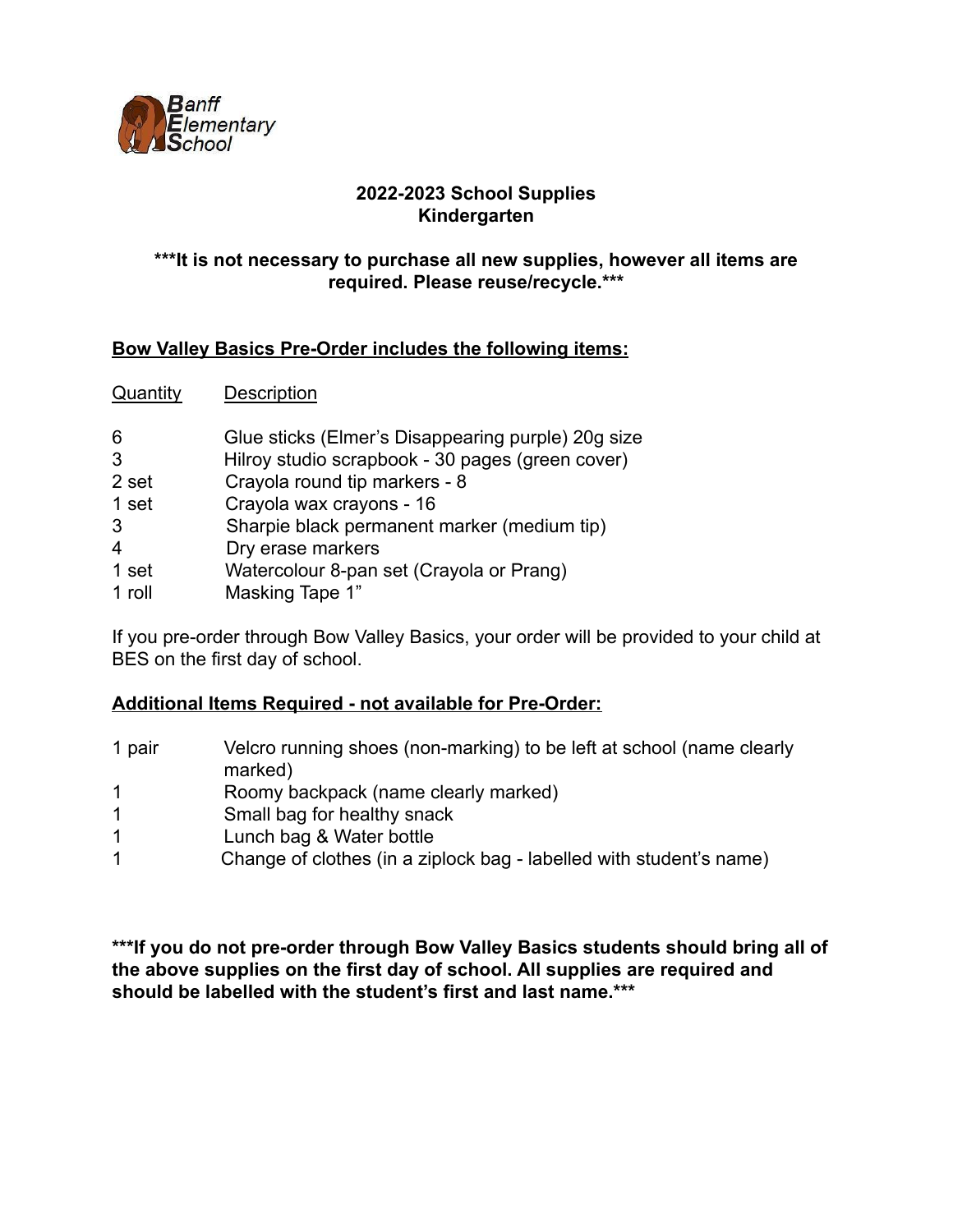

### **\*\*\*It is not necessary to purchase all new supplies, however all items are required. Please reuse/recycle.\*\*\***

### **Bow Valley Basics STARTER PACKAGE pre-order includes the following items:**

### Quantity Description

- 2 boxes Staedtler Norica HB Pencil, 12/Box pre-sharpened
- 2 Staedtler Eraser large
- 1 Pencil sharpener Staedtler with container
- 2 Pencil cases large (1 for markers / 1 for crayons, etc)
- 6 UHU glue sticks large
- 5 Dry Erase Markers Expo, thick tipped
- 1 set Crayola Coloured Pencils (set of 24 pre-sharpened)
- 1 set Crayola Crayons (set of 24)
- 1 set Felt markers 12 pack (Mr. Sketch)
- 1 set Watercolour paint box Crayola (24 colours)
- 5 Duotangs 3 prong style
- 1 pair Sharp pointed metal scissors 5"

### **Bow Valley Basics COMPLETE PACKAGE (Starter Package plus all the following items):**

- 1 set Headphones for computer time
- 2 Sharpie black permanent markers (medium tip)

If you pre-order through Bow Valley Basics, your order will be provided to your child at BES on the first day of school.

## **Additional Items Required - not available for Pre-Order:**

1 pair Running shoes (non marking) to be left at school (name clearly marked) 5 Large Ziplock bags (1 for headphones - please label with name)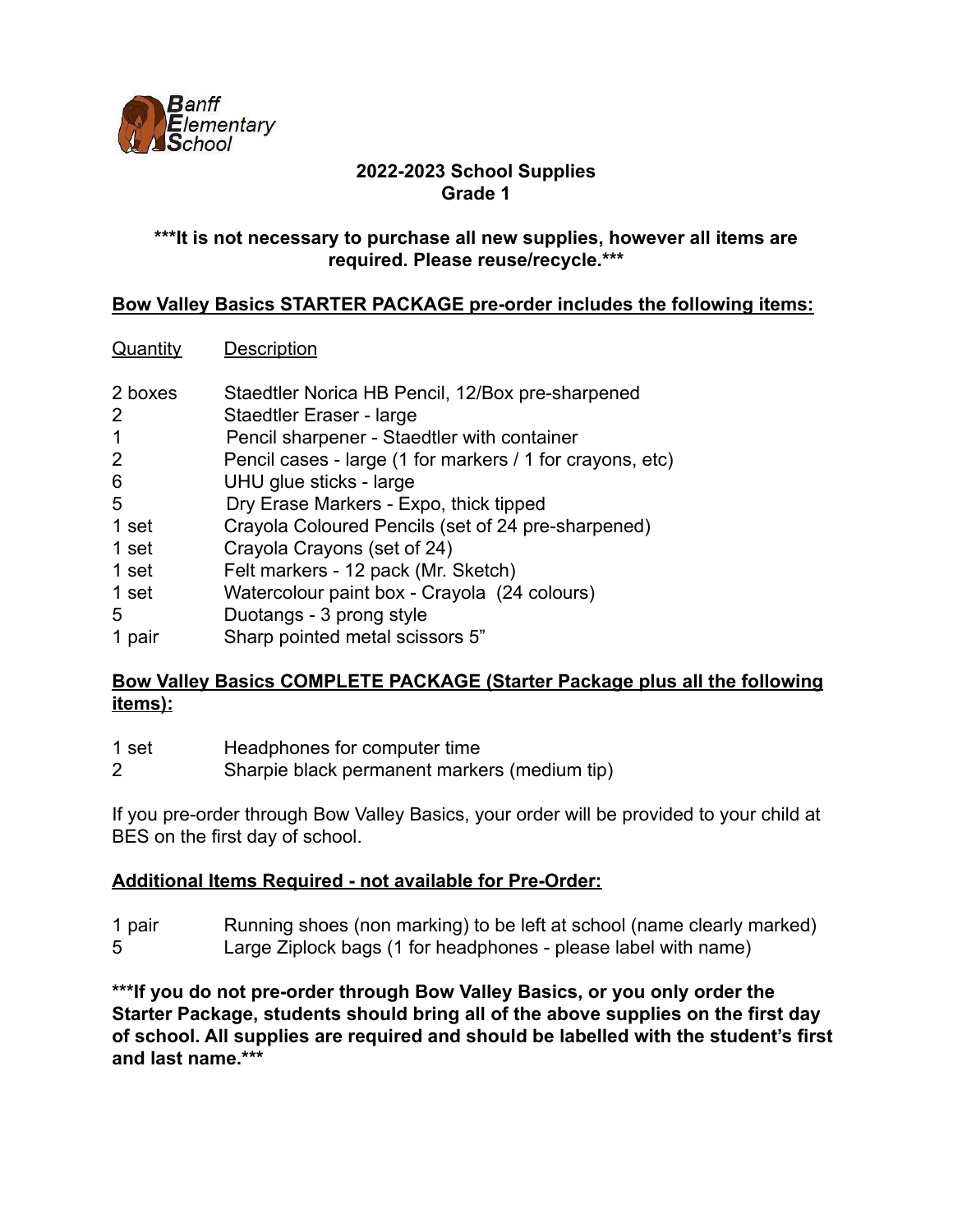

### **\*\*\*It is not necessary to purchase all new supplies, however all items are required. Please reuse/recycle.\*\*\***

### **Bow Valley Basics STARTER PACKAGE includes the following items:**

#### Quantity Description

| 2 boxes<br>6 | Staedtler Norica HB Pencil, 12/Box pre-sharpened<br>Dry Erase Markers - Expo, thin tipped |
|--------------|-------------------------------------------------------------------------------------------|
| $\mathbf 1$  | 30 cm rigid ruler                                                                         |
| 4            | UHU glue sticks - large                                                                   |
| 1 set        | Fine tip coloured markers (Crayola Washable Thin - 12)                                    |
| 1 roll       | Masking tape 1"                                                                           |
| 2            | <b>Black fine line markers - Pilot</b>                                                    |
| $\mathbf{1}$ | Plain scribbler (unlined)                                                                 |
| 5            | Hilroy Exercise Books (27.6 cm x 21.3 cm - not interlined)                                |
| 1 set        | Watercolour paint box (Prang - 16 colours)                                                |

## **Bow Valley Basics COMPLETE PACKAGE (Starter Package plus all the following items):**

| 1 set          | Headphones (please send a labelled Ziploc bag)        |
|----------------|-------------------------------------------------------|
| 1 pair         | Sharp pointed metal scissors 5"                       |
| $\overline{2}$ | <b>Staedtler Erasers - large</b>                      |
| 2              | Pencil sharpener with container                       |
| 2 sets         | Crayola Coloured Pencils (2 sets of 24 pre-sharpened) |
| 1 set          | Felt markers - 12 pack (Mr. Sketch)                   |
| $\overline{2}$ | Black sharpies (medium tip)                           |
| 6              | Duotangs - 3 prong style (Multi Colour)               |

If you pre-order through Bow Valley Basics, your order will be provided to your child at BES on the first day of school.

#### **Additional Items Required - not available for Pre-Order:**

1 pair Running shoes, non-marking (no skate shoes or "Crocs" style shoes)

**\*\*\*If you do not pre-order through Bow Valley Basics, or you only order the Starter Package, students should bring all of the above supplies on the first day of school.\*\*\***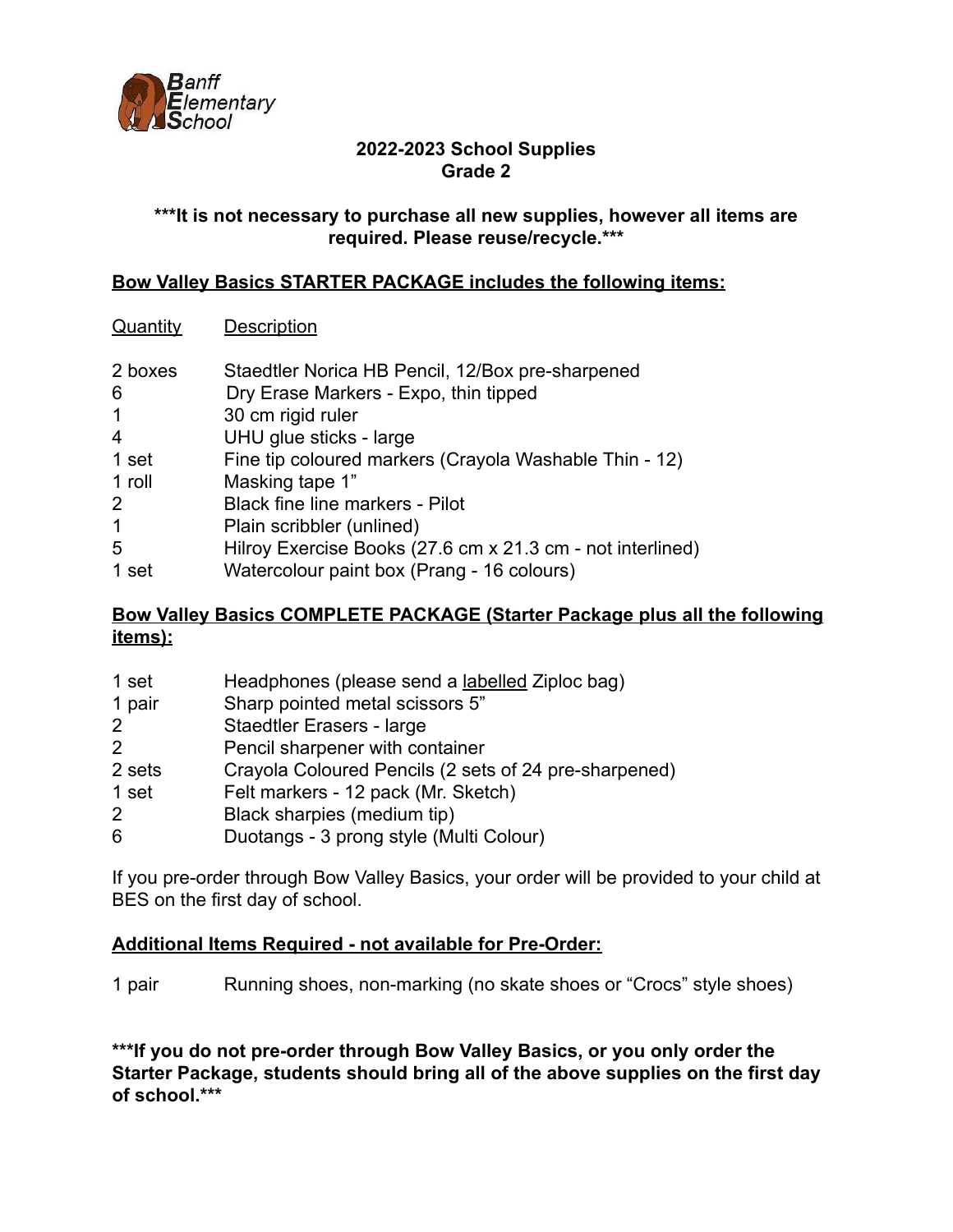

### **\*\*\*It is not necessary to purchase all new supplies, however all items are required. Please reuse/recycle.\*\*\***

### **Bow Valley Basics STARTER PACKAGE includes the following items:**

# Quantity Description

| 2 boxes     | Staedtler Norica Pencils, 12/Box pre-sharpened           |
|-------------|----------------------------------------------------------|
| 4           | <b>UHU Glue Sticks - large</b>                           |
| 6           | <b>Dry Erase Markers</b>                                 |
| 5           | Hilroy Exercise Books (27.6cm x 21.3cm - not interlined) |
| $\mathbf 1$ | Hilroy 72 page blank exercise book (23.1 cm x 18.0 cm)   |
| 1 roll      | Masking Tape 1"                                          |
| 1 set       | Watercolour paint box (Prang - 16 colours)               |

# **Bow Valley Basics COMPLETE PACKAGE (Starter Package plus all the following items):**

| $\mathbf 1$           | 30 cm rigid ruler                                      |
|-----------------------|--------------------------------------------------------|
| 1 pair                | Sharp pointed metal scissors 5"                        |
| $\mathbf{2}^{\prime}$ | Pencil sharpener with container                        |
| $\overline{2}$        | <b>Staedtler Erasers - large</b>                       |
| 2 sets                | Crayola Coloured Pencils (2 sets of 24 pre-sharpened)  |
| 1 set                 | Fine tip coloured markers (Crayola Washable Thin - 12) |
| $\overline{2}$        | <b>Black fine line markers - Pilot</b>                 |
| $\overline{2}$        | Black Sharpies (medium tip)                            |
| 1 set                 | Felt markers - 12 pack (Mr Sketch)                     |
| 6                     | Duotangs - 3 prong style (Multi Colour)                |
| 1 set                 | Headphones (please send a labelled Ziploc bag)         |

If you pre-order through Bow Valley Basics, your order will be provided to your child at BES on the first day of school.

## **Additional Items Required - not available for Pre-Order:**

1 pair Running shoes, non-marking (no skate shoes or "Crocs" style shoes)

**\*\*\*If you do not pre-order through Bow Valley Basics, or you only order the Starter Package, students should bring all of the above supplies on the first day of school.\*\*\***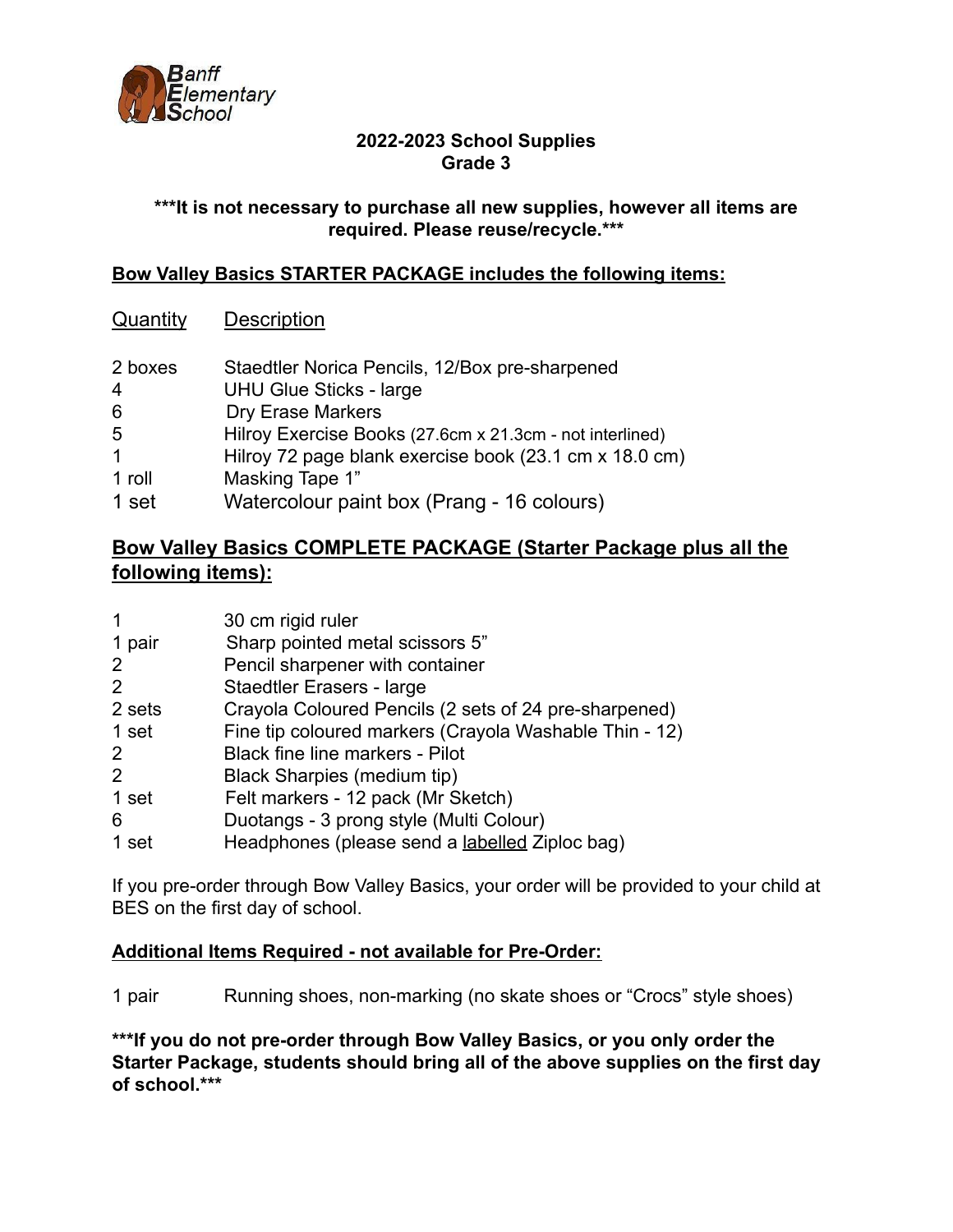

### **\*\*\*It is not necessary to purchase all new supplies, however all items are required. Please reuse/recycle.\*\*\***

### **Bow Valley Basics STARTER PACKAGE includes the following items:**

### Quantity Description

| $\mathbf 1$ | Pencil Sharpener (small - no container)        |
|-------------|------------------------------------------------|
| 1 box       | Staedtler Norica Pencils, 12/box pre-sharpened |
| 2           | Highlighters (different colours)               |
| 3           | <b>UHU Glue Sticks - large</b>                 |
| 6           | <b>Dry Erase Markers</b>                       |
| 1 pair      | Sharp pointed metal scissors 7" or 8"          |

# **Bow Valley Basics COMPLETE PACKAGE (Starter Package plus all the following items):**

| $\mathbf{1}$ | 30 cm rigid ruler                                  |
|--------------|----------------------------------------------------|
| 2            | Staedtler Erasers - large                          |
| $\mathbf 1$  | Pencil case                                        |
| 1 set        | Crayola Coloured Pencils (set of 24 pre-sharpened) |
| $\mathbf 1$  | <b>Black fine line markers - Pilot</b>             |
| 1 set        | Fine tip coloured markers (Crayola Washable Thin)  |
| 10           | Duotangs 3 prong style - multi-colours             |
| $\mathbf 1$  | <b>Black Sharpie</b>                               |

If you pre-order through Bow Valley Basics, your order will be provided to your child at BES on the first day of school.

#### **Additional Items Required - not available for Pre-Order:**

- 1 pair Running shoes, non-marking (no skate shoes or "Crocs" style shoes)
- 1 set Head/Ear phones (please send in a labelled Ziploc bag)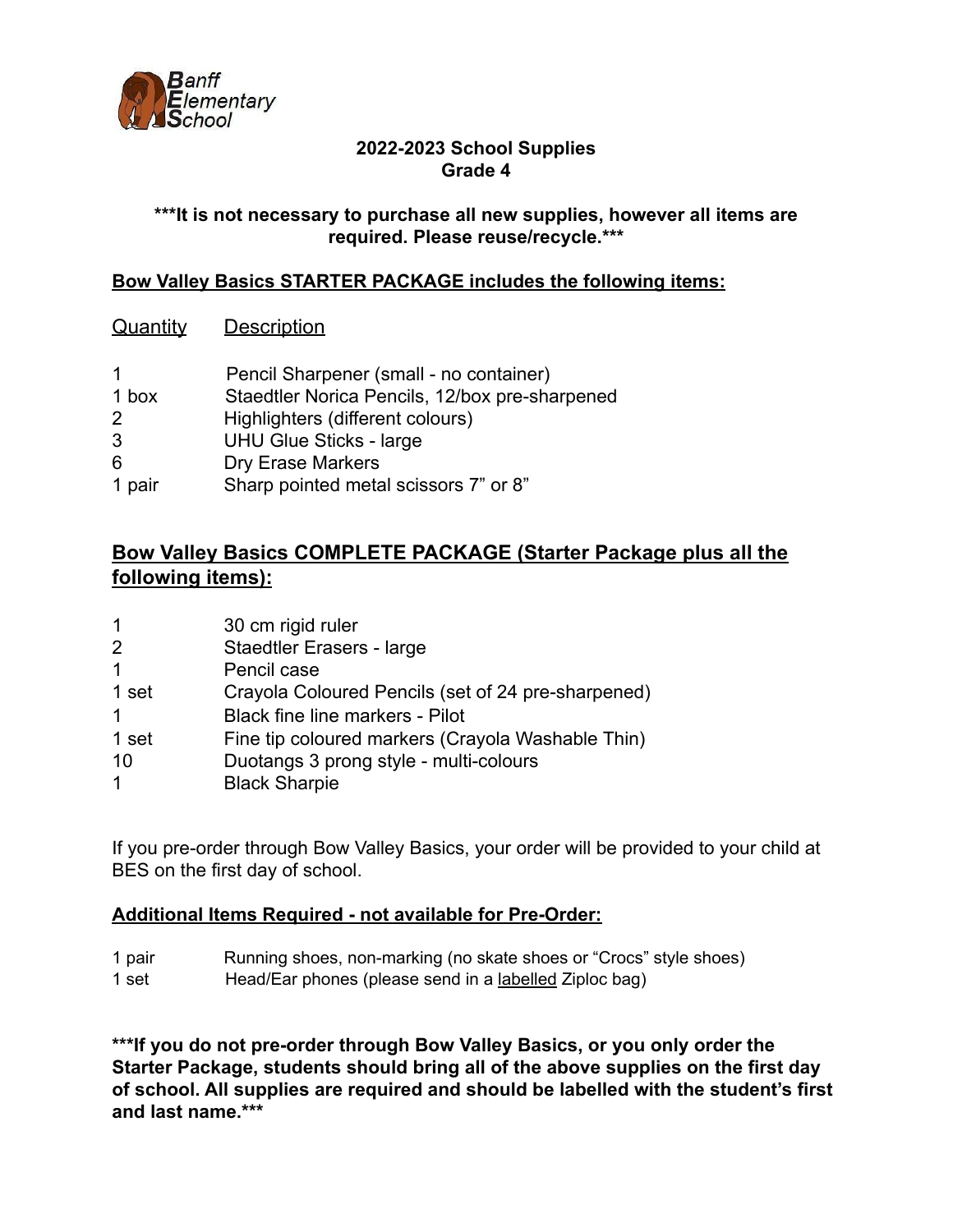

#### **\*\*\*It is not necessary to purchase all new supplies, however all items are required. Please reuse/recycle.\*\*\***

#### **Bow Valley Basics STARTER PACKAGE includes the following items:**

| Quantity     | Description                                                                    |
|--------------|--------------------------------------------------------------------------------|
| 2 Boxes      | Staedtler Norica Pencils (12/box pre-sharpened) (1 box for Music)              |
| 2            | <b>UHU Glue Sticks - large</b>                                                 |
| $\mathbf 1$  | Coiled Quadrille Notebook (Hilroy, 200 pgs - 4 quadrille graph paper HLR13009) |
| 2            | Hilroy notebooks 80 pages (HLR11185)                                           |
| 1 pkg        | Lined paper - 3 hole punched                                                   |
| 6            | Dry Erase Markers                                                              |
| 1 roll       | Masking tape 1"                                                                |
| $\mathbf{1}$ | Soprano recorder                                                               |

### **Bow Valley Basics COMPLETE PACKAGE (Starter Package plus all the following items):**

| 1 pair | Sharp pointed metal scissors 7" or 8"                  |
|--------|--------------------------------------------------------|
| 1      | 30 cm rigid ruler                                      |
| 1      | Pencil case                                            |
| 1      | Pencil Sharpener (small - no container)                |
| 1 set  | Fine tip coloured markers (Crayola Washable - thin)    |
| 2      | Black fine line markers - Pilot                        |
| 1      | <b>Black Sharpie</b>                                   |
| 2      | 3-Ring binder 1"                                       |
| 1 pkg  | Dividers for Binder (8 pack)                           |
| 5      | Duotangs - 3 prong style - Multi colours (1 for music) |
| 2      | Staedtler erasers - large                              |
| 1 set  | Crayola Coloured Pencils (set of 24 pre-sharpened)     |
| 3      | Highlighters (yellow, pink, green)                     |

If you pre-order through Bow Valley Basics, your order will be provided to your child at BES on the first day of school.

#### **Additional Items Required - not available for Pre-Order:**

- 1 pair Running shoes, non-marking (no skate shoes or "Crocs" style shoes)
- 1 set Head/Ear phones (please send in a labelled Ziploc bag)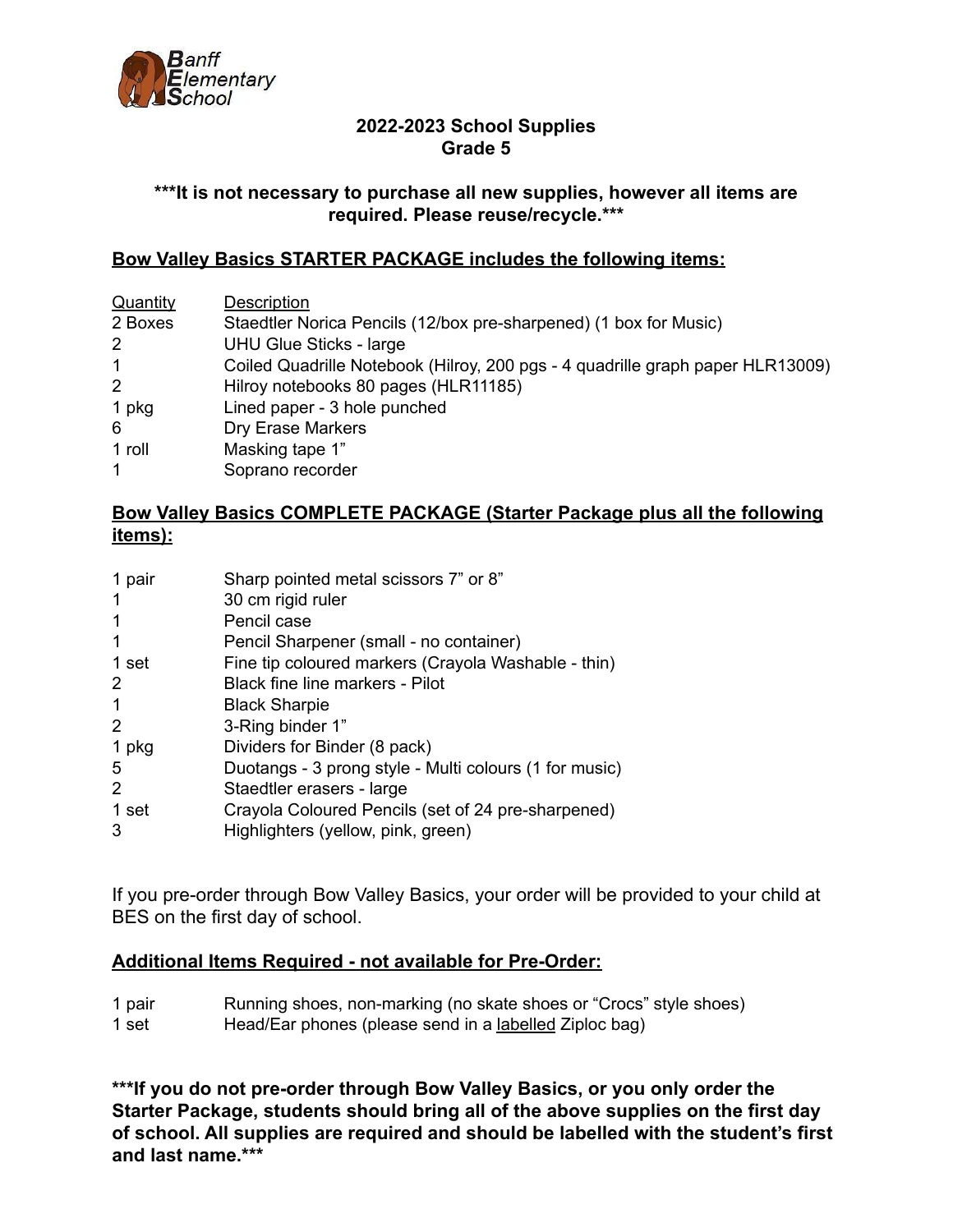

### **\*\*\*It is not necessary to purchase all new supplies, however all items are required. Please reuse/recycle.\*\*\***

### **Bow Valley Basics STARTER PACK includes the following items:**

| Quantity   | Description                                                                       |
|------------|-----------------------------------------------------------------------------------|
| 3 boxes    | Staedtler Norica Pencils (12/box pre-sharpened) (1 box for Music)                 |
| 1          | Blue ballpoint ink pen                                                            |
| 1          | Red ballpoint ink pen                                                             |
| 3          | Dry Erase markers                                                                 |
| 1          | UHU glue stick - large                                                            |
| 1 pkg      | Lined loose leaf paper (200 sheet package)                                        |
| 1 pkg of 4 | Hilroy Canada Exercise Books (HLR12692)                                           |
| 1 pkg      | Hilroy Graph Notebook 200 pages                                                   |
| 2          | 3-Ring Binders 2" - multi colour (please do not substitute with one large binder) |
| 2 pkgs     | Subject Dividers (10/package)                                                     |
|            | Oxford Showfolio Laminated Twin Pocket Portfolio (Red)                            |
| 1          | Protractor                                                                        |
| 1          | Scientific Calculator - 2-line display                                            |
|            | Sharp Advanced DAL EL-531XTBWH (will be used in Grades 7 & 8)                     |

#### **Bow Valley Basics COMPLETE PACKAGE (Starter Package plus all the following items):**

| <u>ішнізі.</u> |                                                       |
|----------------|-------------------------------------------------------|
| 1 pair         | Sharp pointed metal scissors 7" or 8"                 |
| $\mathbf 1$    | Pencil case                                           |
| 1              | Pencil Sharpener (small - no container)               |
| $\mathbf 1$    | Black fine line marker - Pilot                        |
| $\overline{2}$ | <b>Black Sharpies</b>                                 |
| 3              | Highlighters (yellow, pink, green)                    |
| $\mathbf 1$    | 30 cm rigid ruler                                     |
| 1 pkg          | Fine tip coloured markers (12)                        |
| 4              | Duotangs - 3 prong style - Multi Colour (1 for Music) |
| 2              | Staedtler Erasers - large                             |
| 1 set          | Crayola Coloured Pencil (set of 24 pre-sharpened)     |

If you pre-order through Bow Valley Basics, your order will be provided to your child at BES on the first day of school.

#### **Additional Items Required - not available for Pre-Order:**

| 1 pair | Running shoes, non-marking (no skate shoes or "Crocs" style shoes) |
|--------|--------------------------------------------------------------------|
| 1 pair | Head/Ear phones (please send in a labelled Ziploc bag)             |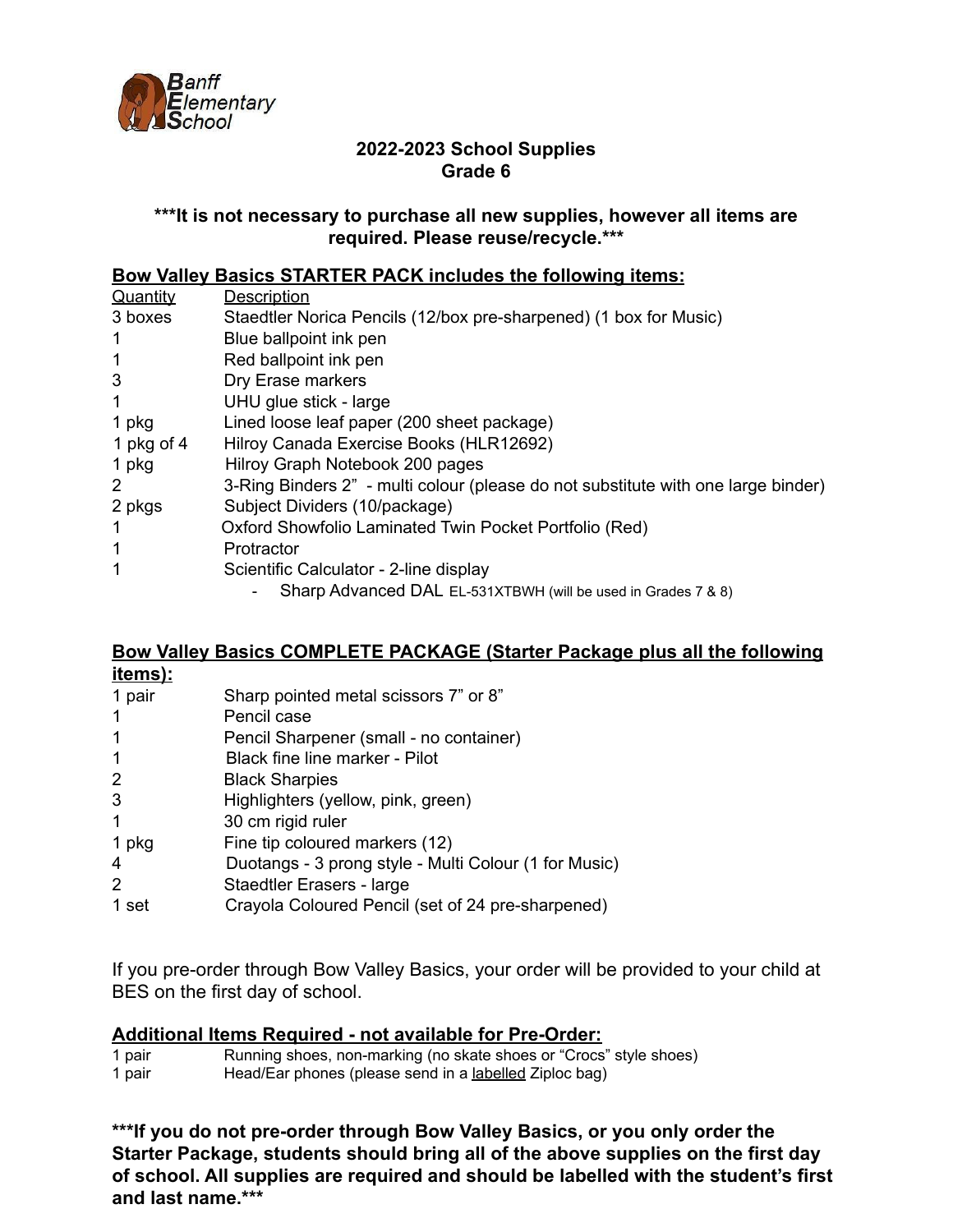

#### **\*\*\*It is not necessary to purchase all new supplies, however all items are required. Please reuse/recycle.\*\*\***

### **Bow Valley Basics STARTER PACKAGE includes the following items:**

#### Quantity Description

| 2 boxes<br>3 | Staedtler Norica Pencils, 12/Box pre-sharpened (1 box for Music)<br>Blue ballpoint ink pens |
|--------------|---------------------------------------------------------------------------------------------|
| 1            | UHU glue stick - large                                                                      |
| 1 btl        | White Glue                                                                                  |
| 1 pkg        | Lined Loose leaf paper (250 sheets each package - 3 hole punched)                           |
| 2            | Coiled 250 pages notebooks (Hilroy HLR13223)                                                |
| 2 pads       | Small sticky notes 4cm X 5cm                                                                |
| 1 pkg        | Graph Paper                                                                                 |
| 4            | Dry erase markers - Expo Fine Point                                                         |
| 1 set        | Non-toxic thick felt markers (8 or 12 colours - not scented)                                |
| -1           | Geometry Set (full set including compass and protractor)                                    |

### **Bow Valley Basics COMPLETE PACKAGE (Starter Package plus all the following items):**

| 1 pair | Sharp pointed metal scissors 7" or 8"             |
|--------|---------------------------------------------------|
|        | Pencil case                                       |
| -1     | Pencil Sharpener (small - no container)           |
| 2      | Staedtler Erasers - large                         |
| -1     | 30 cm rigid ruler                                 |
| 2      | 3-Ring Binders 2" (Multi Colours)                 |
| 3      | Duotangs (Multi Colours) (1 for Music)            |
| 1 pkg  | Subject Dividers (10/package)                     |
| 2      | <b>Highlighters</b>                               |
| 1 set  | Crayola Coloured Pencils, set of 24 pre-sharpened |
|        | Scientific Calculator - 2-line display            |
|        | Sharp Advanced DAL EL-531XTBWH                    |

If you pre-order through Bow Valley Basics, your order will be provided to your child at BES on the first day of school.

#### **Additional Items Required - not available for Pre-Order:**

- Personal Chromebook / Laptop
- pair Running shoes, non-marking (no skate shoes or "Crocs" style shoes)
- pair Head/Ear phones (please send in a labelled Ziploc bag)